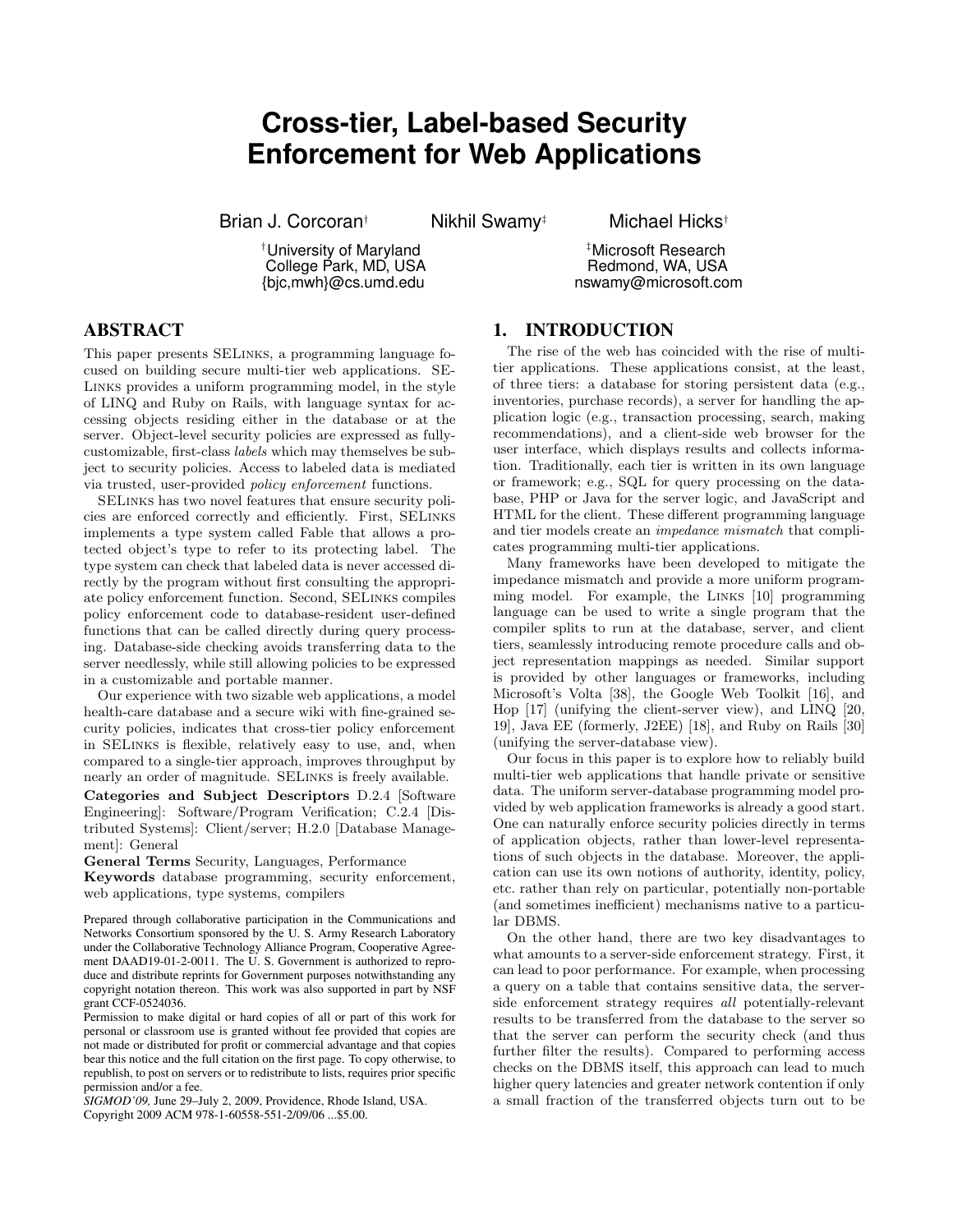securely accessible. Second, as applications become larger and more complicated, programmers are more likely to make security-relevant coding mistakes, such as missing an access control check on a seldom-taken path. If several applications must access the same back-end database, these security checks must be repeated in each application, which increases both the programming burden and the chances for mistakes.

This paper presents *Security-enhanced* LINKS (or SE-Links), an extended version of the Links multi-tier programming language with novel support for fine-grained security policy enforcement. SELinks retains the security benefits of the uniform model of multi-tier programming while eliminating its drawbacks. Programmers define securityrelevant metadata (termed labels) using algebraic and structured types, and define enforcement policy functions that the application calls explicitly to mediate access to labeled data. While this basic strategy can be implemented in any server-database-uniform model (e.g., LINQ or J2EE), SE-Links includes two novel features that prevent coding errors and improve performance.

To ensure that calls to enforcement functions are never left out or performed incorrectly, SELinks implements a novel type system called Fable [37]. The Fable declaration  $\circ$ : *Int*{l} ascribes object  $\circ$  a *labeled type Int*{l}, which indicates in this case that o is an integer protected by l, a security label. Values of labeled type are opaque to the main program; e.g., while Int values can be added, printed, etc. there are no native operations on  $Int\{\mathcal{C}\}\$  values. To use a labeled object, the main program is thus forced to pass it to an enforcement policy function of the appropriate type. For example, we could pass our labeled integer to the policy function access\_int(l: $Lab$ , data: $Int\{1\}$ , user:  $Cred$ ), whose first argument is a label, whose second argument is an integer labeled by that label, and whose third argument is a user credential. The access int function will return the second argument as a normal Int so long as user is granted access to it, according to l. By making the types of enforcement policy functions suitably specific, we can essentially ensure complete mediation: a labeled datum must be passed through a particular policy function that performs the appropriate policy check before that datum can ever be used.

To ensure good performance, when calls to enforcement functions occur in database queries, the SELinks compiler translates the calls to user-defined functions (UDFs) accessible during query processing. For example, we have implemented a simple web-based application called SESpine, inspired by The Spine [24], which provides access to a patient's medical records. Each record, stored as a database row, has a corresponding label that encodes an access control list (ACL); the appropriate enforcement policy function is automatically compiled to a UDF and invoked during query processing.

Our approach is far more efficient than server-side enforcement but retains its flexibility—calls to enforcement policy functions may also occur on the server. For example, in SEWiki, a security-oriented blog/wiki that we have built using SELinks, server-side mechanisms make policy enforcement both more convenient and efficient. SEWiki represents documents using a tree-shaped data structure. Enforcing an access control policy on these documents often requires tree traversals from parent to child and child to parent. We use the higher-level abstractions provided in the server tier to reliably implement optimized access control checking on these trees, reducing the number of traversals necessary to enforce the desired security semantics. Implementing a similar optimization in the database would be both tedious and potentially inefficient. (More details on this in Section 4.) Additionally, SELinks gives programmers the flexibility to choose security labels that match the needs of their applications and apply them to objects at an arbitrary granularity. For example, in addition to enforcing access controls, we use labels in SEWiki to track fine-grained provenance information [5] and rely on server-side enforcement to update labels to account for data flows through normal computations that occur at the server.

SELinks was designed so that security-checking code can be modular and reusable—experts build libraries of security policies and label formats, and these can be used by different applications. As a case in point, we use the same access control library for both SEWiki and SESpine. SELinks' approach is similar in spirit to microkernel-style library operating systems [14] where common services are linked as libraries rather than implemented in separate components. Indeed, different applications can access the same back-end database by using the same security libraries—database-side enforcement in both applications will invoke the same UDFs.

As a final benefit, the general approach of policy enforcement in SELinks is relatively portable since our cross-tier compilation strategy relies only on user-defined functions, a feature found in essentially all major DBMSs. On the other hand, specialized facilities available in different DBMSs can be used by the compiler to improve performance without affecting the application. For example, we exploit PostgreSQL's support for rich user-defined types and found that they can provide improved performance. For DBMSs that do not provide such a facility, simpler solutions (with some degradation in performance) are possible.

In summary, the main contribution of this paper is a demonstration of how the uniform data model present in languages like LINQ, Links, and others can be extended with security policy enforcement that is reliable, modular, portable, and efficient. As evidence of these claims, we present an implementation of our approach in the Links programming language, which we call SELinks, and demonstrate, through application experience, that SELinks is expressive and, through experimental measurements, that it achieves good performance. SELinks is freely available at http://www.cs.umd.edu/projects/PL/selinks.

## 2. OVERVIEW

We begin by describing LINKS [10], the programming language on which SELinks is based. Next we describe our two main contributions: the integration of Fable into Links to ensure that security policies are reliably enforced, and compiling policy enforcement functions to database-resident user-defined functions for improving performance. Finally, we discuss how through the use of SELinks' type system programmers can flexibly enforce custom security policies at an arbitrary granularity while using our cross-tier code generation tools to optimize the performance of their applications.

# 2.1 Links

Modern web applications are often designed using a threetier architecture. The part of the application related to the user interface runs in a client's web browser. The bulk of the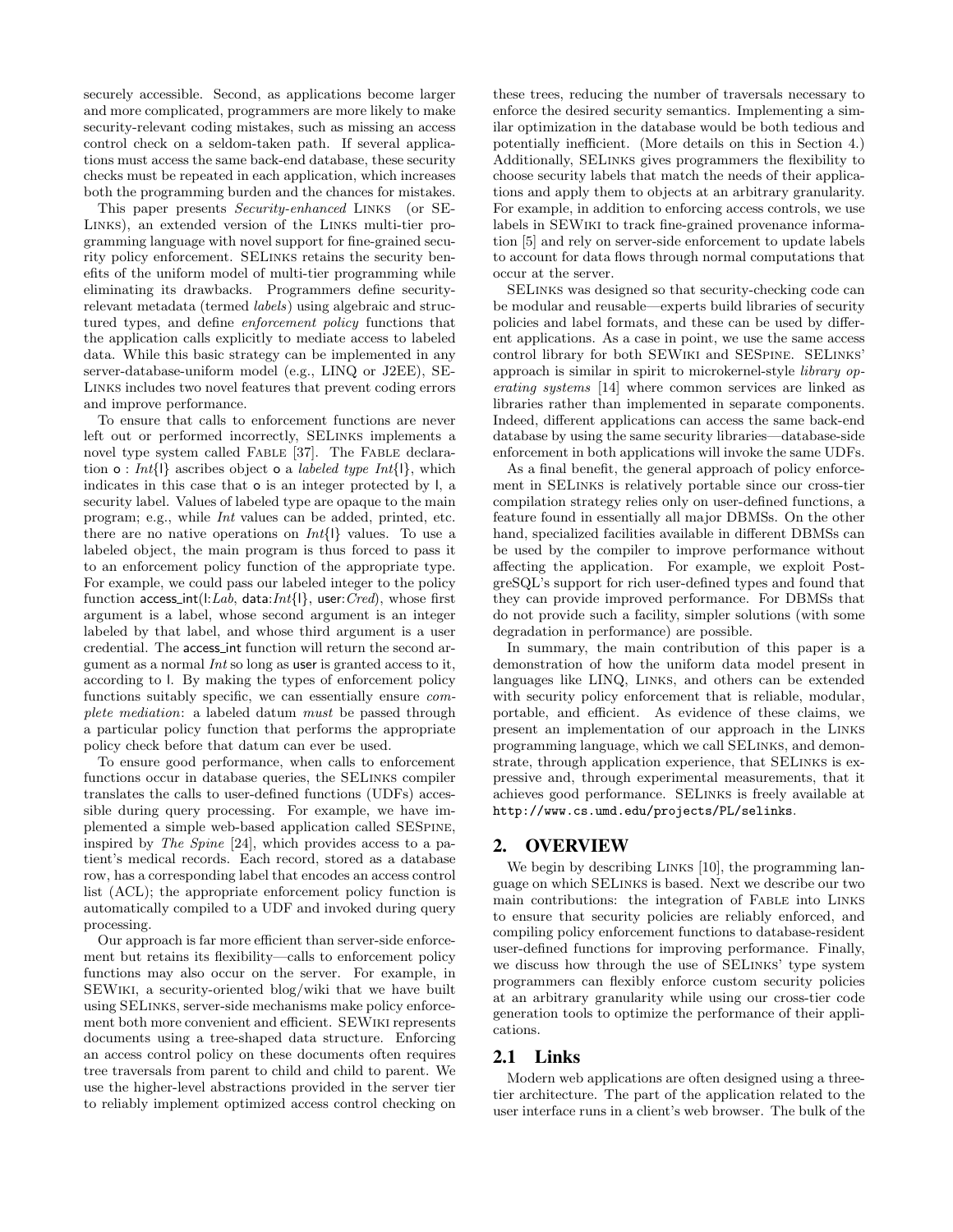application logic typically runs at a web server. The server, in turn, interacts with a relational database that serves as a high-efficiency persistent store.

Programming such an application can be challenging for a number of reasons. First, the programmer typically must be proficient in a number of different languages—for example, client code may be written as JavaScript; server code in a language like Java,  $C#$ , or PHP; and data-access code in SQL. Furthermore, the interfaces between the tiers are cumbersome—the data submitted by the client tier (via AJAX [15], or from an HTML form) is not always in a form most suitable for processing at the server, and likewise server-side objects must be mapped to and from relations or other database-side representations. These factors constitute an impedance mismatch in web programming.

Links aims to reduce this impedance mismatch by making it easier to synchronize the interaction between the tiers of a web application. The programmer writes a single Links program in which client-server communication is via normal function calls, and server queries to the database are expressed as list comprehensions, in the style of LINQ [20] or Kleisli [39]. The Links compiler compiles client-side functions to JavaScript to run in the browser and implements calls from client to server using AJAX. List comprehensions are compiled to SQL expressions that will run on the database. Thus programs are expressed at a fairly high-level while the low-level details are handled by the compiler.

## 2.2 Reliable enforcement of security policies

SELinks extends Links with support for enforcing custom security policies. To illustrate how one expresses a security policy in SELinks, we sketch some aspects of the implementation of SESpine, our model medical-record management system. SESpine allows patients, health-care professionals, and insurance providers to create, edit and view records related to a patient's case. There are two key security goals in SESpine: (1) confidentiality: a record may contain sensitive information that should only be viewed by authorized principals; (2) integrity: records should be modified only by authorized personnel, and all modifications should be properly logged for later audit.

In order to allow an engineer to verify that a security policy is correctly implemented, SELinks implements a type system called Fable. In Fable, and consequently in SE-Links, implementing a security policy proceeds in three steps. First, we define the form of security labels which are used to denote policies for the application's securitysensitive objects. A security label l is associated with the object o it protects by giving o a type that mentioned l, e.g.,  $t\{\vert\}$ . Second, we define the *enforcement policy* functions that implement the security semantics of these labels. Finally, we construct the application so that security-sensitive operations on objects of type tl are always prefaced with calls to the enforcement policy code. A key property of Fable is that type-correctness guarantees complete mediation: no sensitive data can be accessed or manipulated without first consulting the appropriate enforcement policy function. We elaborate on the three steps involved in implementing a Fable-style security policy in the context of SESpine.

Security labels. SESPINE security labels specify a groupbased access control policy, with separate access restrictions for readers and writers of a record. Such labels are defined by the type Acl, an algebraic datatype (a.k.a. variant type) typical of functional languages (e.g., ML and Haskell):

typename  $Group = Principal(String)$  | Insurance | Admin typename  $\text{Acl} = (\text{read:} \text{List}(\text{Group}), \text{write:} \text{List}(\text{Group}))$ 

Acl is a record type with two fields, read and write, that contain lists of groups authorized to read and modify a record, respectively. The Group variant type defines our various notions of group. Among others, the Group type includes the singleton group  $Principal(x)$  containing only a single user x; Insurance, the group of users that work for an insurance company; and, Admin, the group that includes only the system administrators.

Given this label model, the (simplified) schema for our record database can be written as follows:

var table\_handle  $=$  table "patientrecs" with  $(recid: Int,$  $lab: Acl,$ text :  $String{\a\}$ ) from database "medDB";

The table above contains three columns. The first column is the primary key. The second column stores the row's security label, having type Acl. The third column's data has labeled type *String*{lab}, which states that it contains data (of type String) that is protected by the security label stored in the lab field of the table. This is a kind of dependent type [3] which, as we discuss later, allows the type system to ensure that this data is not accessed prior to checking the policy.

Enforcement Policy. The next step is to define what labels mean, in terms of what actions they permit or deny. The application writer does this by writing special functions, collectively called the enforcement policy. For SESpine, we implement an authorization check in the following policy function:

sig access: (cred: Cred, lab: Acl, data: $\alpha$ {lab})  $\rightarrow$   $\text{Maybe}(\alpha)$ fun access(cred, lab, data) policy  $\{$ if  $(member(cred, lab.read)) { Just(unlabel(data)) }$ else  $\{$  Nothing  $\}$ }

A function declaration in SELinks can optionally be prefaced by a sig declaration, which specifies a type signature for the function. The sig declaration above shows access to be a function of three arguments. The first argument cred is a user credential of type Cred; the second argument lab is a security label of type Acl; the final argument data is given the type  $\alpha$ {lab}, which indicates that it is protected by the label lab (the second argument), and can only be accessed after the suitable access control check has been performed. The signature also indicates that the value returned by access is of type  $\text{Maybe}(\alpha)$ . The LINKS type  $\text{Maybe}(t)$  is a variant type consisting either of the value Nothing, or the value  $Just(x)$ where  $x$  has type  $t$ . The type of data and the return type indicate that the access function is polymorphic in the type of data—the type  $\alpha$  can be instantiated with any type t, and thus access can be called with any labeled type. For example, we could pass in a value of type String{lab} for data, in which case access would return a  $\text{Maybe}(String)$ ; if we passed in a  $Int{lab}$ , it would return a  $Maybe(Int)$ , etc. Note that access is marked with the **policy** qualifier to indicate that it is a part of the enforcement policy.

In the body of the function, we check whether the user's credential is a member of lab's read access control list (using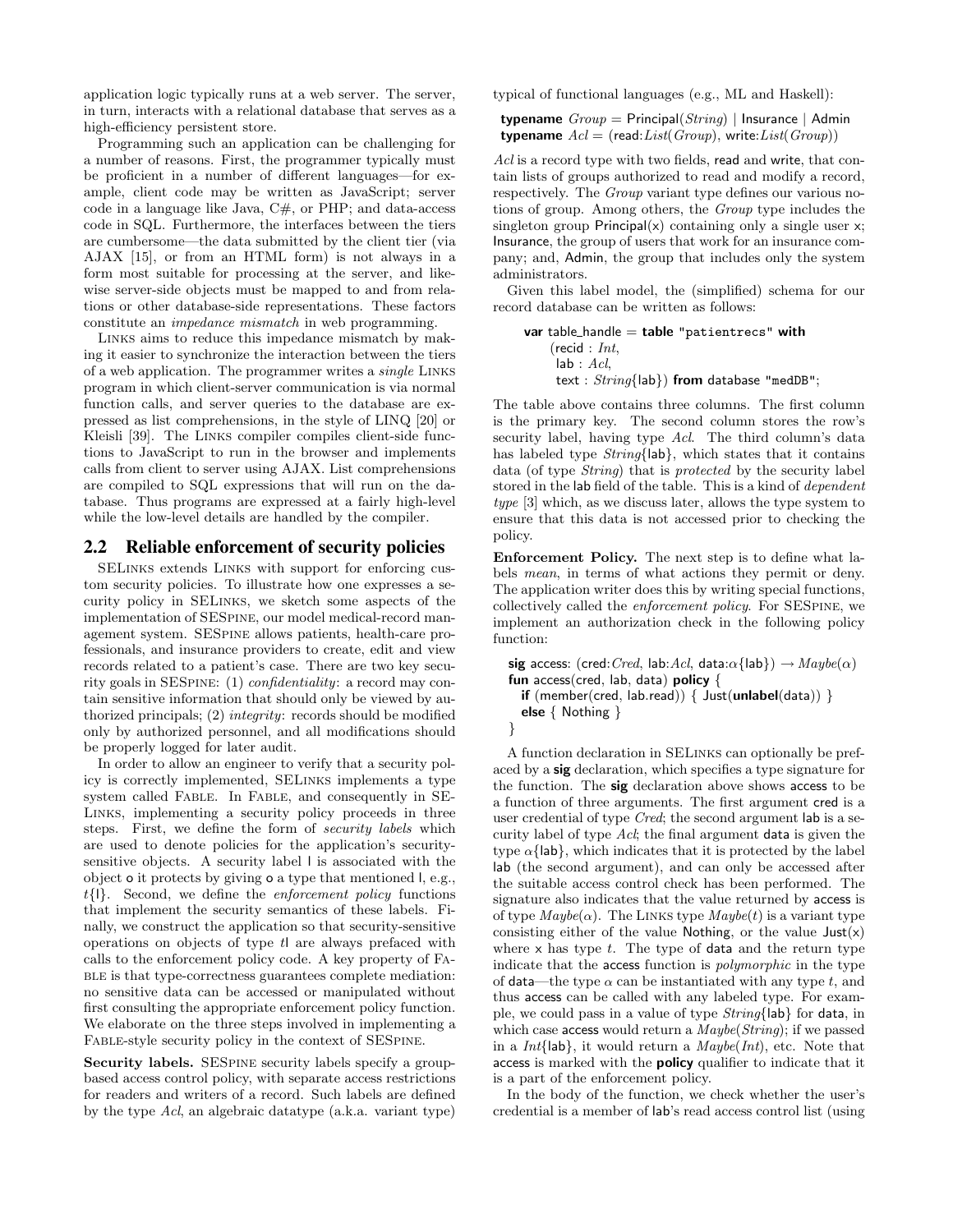the standard member function, not shown). If it is, the user has read privileges on this document, so the policy function uses a special unlabel operator to coerce the type of x from String{lab} to String, making it accessible once returned from the function. Note that in Links, by default, all data is immutable, so coercing the type of x to String in access is not granting write access. The only mutable state in an application is in the database, and update operations on tables are mediated separately.

The SELINKS type system ensures that the **unlabel** operator (and a corresponding relabel operator) is only ever used in code that has been granted a special privilege by being marked with the **policy** keyword. This allows us to prove that the unprivileged application code always treats labeled types abstractly. For example, consider data with a labeled type like String{lab}. While a String can be printed, searched, etc., a *String*{lab} cannot; its values can never be inspected directly by application code. Therefore, to access the contents of labeled data, application code must call an enforcement policy function, passing in the appropriate labels, credentials and application state. Depending on the values passed in, the policy function can choose to either grant (e.g., unlabel) or deny access to the data. If application code directly calls unlabel or attempts to directly access a labeled type, the program is rejected by the type checker at compile time. Note that the privileged unlabel and relabel operators are only used to type check programs and have no operational significance; they are erased during code generation.

The SELinks type system allows us to conveniently partition the code that must be trusted to perform security enforcement from the rest of the program. In practice, we have found the enforcement policy fragment of program to be relatively small—on the order of a 100–200 lines in our experience, compared to thousands of lines for the rest of the application. The enforcement policy can be subject to further manual inspection or even formal verification to ensure that it correctly implements the desired security semantics. We have shown that with relatively simple enforcement policy functions one can express a variety of security policies, including access control, information flow, provenance, and (with some extensions) automaton-based policies. These implementations are simple enough to admit formally verified proofs of correctness [37, 36].

Including policy checks in queries. The final step is to preface security-sensitive operations on data with calls to enforcement policy functions, whether these operations occur in server-side code, or in data access code. Here is a function that performs text search on the records in the database.

```
1. fun getSearchResults(cred, keyword) server {
2. for (var row \leftarrow table_handle)
3. where (var txtOpt = access_str(cred, row.lab, row.text);
4. switch(txtOpt) {
5. case Just(data) → data ~ /.*{keyword}.*/
6. case Nothing \rightarrow false
7. })
8. [row]
9. }
```
Note that not all SELinks functions need to be given explicit type signatures using **sig** declarations. Where the types in a function's interface do not contain any label dependences, the SELinks type checker gracefully degrades to use Links' underlying type inference algorithm. In this case, our type checker infers that the type of getSearchResults is  $(Cred, String) \rightarrow List(Row)$ , where Row is the type of a row in in the patientrecs table.

The getSearchResults function runs at the server (as indicated by the server annotation on the first line), and takes as arguments the user's credential cred and the search phrase keyword. The body of the function is a single list comprehension that selects data from the patientrecs table. In particular, the comprehension evaluates to a list (syntax [row]) including each row in the table (for(var row  $\leftarrow$  table\_handle)) for which the where-clause is true. The where-clause is not permitted to examine the contents of row.text directly because it has a labeled type String{row.lab}. Therefore, at line 3, we call the access str policy function, passing in the user's credential, the security label, and the protected text data. If the user is authorized to access the labeled text field of the row, then access\_str reveals the data and returns it (having Maybe(String) type). Lines 4–7 check the form of txtOpt. If the user has been granted access (the first case), then we check if the revealed data matches the regular expression. If the user is not granted access, the keyword search fails and the row is not included.

## 2.3 Efficient, cross-tier enforcement

Links compiles list comprehensions to SQL queries. Unfortunately, for queries like getSearchResults that contain a call to a Links function, the compiler brings all of the relevant table rows into the server (essentially via the query SELECT ∗ FROM patientrecs) so that each can be passed to a call to the local function. This is one of the main drawbacks of server-side enforcement of policies, which is typical of frameworks that use a uniform database-server model: enforcing a custom policy may require moving large amounts of data to the server to perform the security check. In the case of LINQ, queries that include calls to  $C#$  methods (like in our getSearchResults example) simply throw exceptions when they are evaluated, since these method calls cannot be translated to SQL.

The second contribution of SELinks is to avoid this problem by compiling enforcement policy functions that appear in queries (like access) to user-defined functions (UDFs) that reside in the database. Queries running at the database can call UDFs during query processing, thus avoiding the need to bring all the data to the server. Most major DBMSs provide user-defined function languages, so while our implementation currently uses PostgreSQL, it should be adaptable to other settings.

We implement this approach with three extensions to the LINKS compiler<sup>1</sup>. First, we extend it to support storing complex Links values (most notably, security labels like those of type Acl) in the database. Prior to this modification, Links only supported storing base types (e.g., integers, floating point numbers, strings, etc.) in database tables. Second, we extend the Links code generator so that enforcement policy functions can be compiled to UDFs and stored in the database. Finally, we extend the Links query compiler to include calls to UDF versions of enforcement policy functions in generated SQL.

Figure 1 illustrates these three elements. The figure depicts the server running the SELinks program on the left,

 $1$ Our extensions are to rev.995 of LINKS-0.4 from May 2007.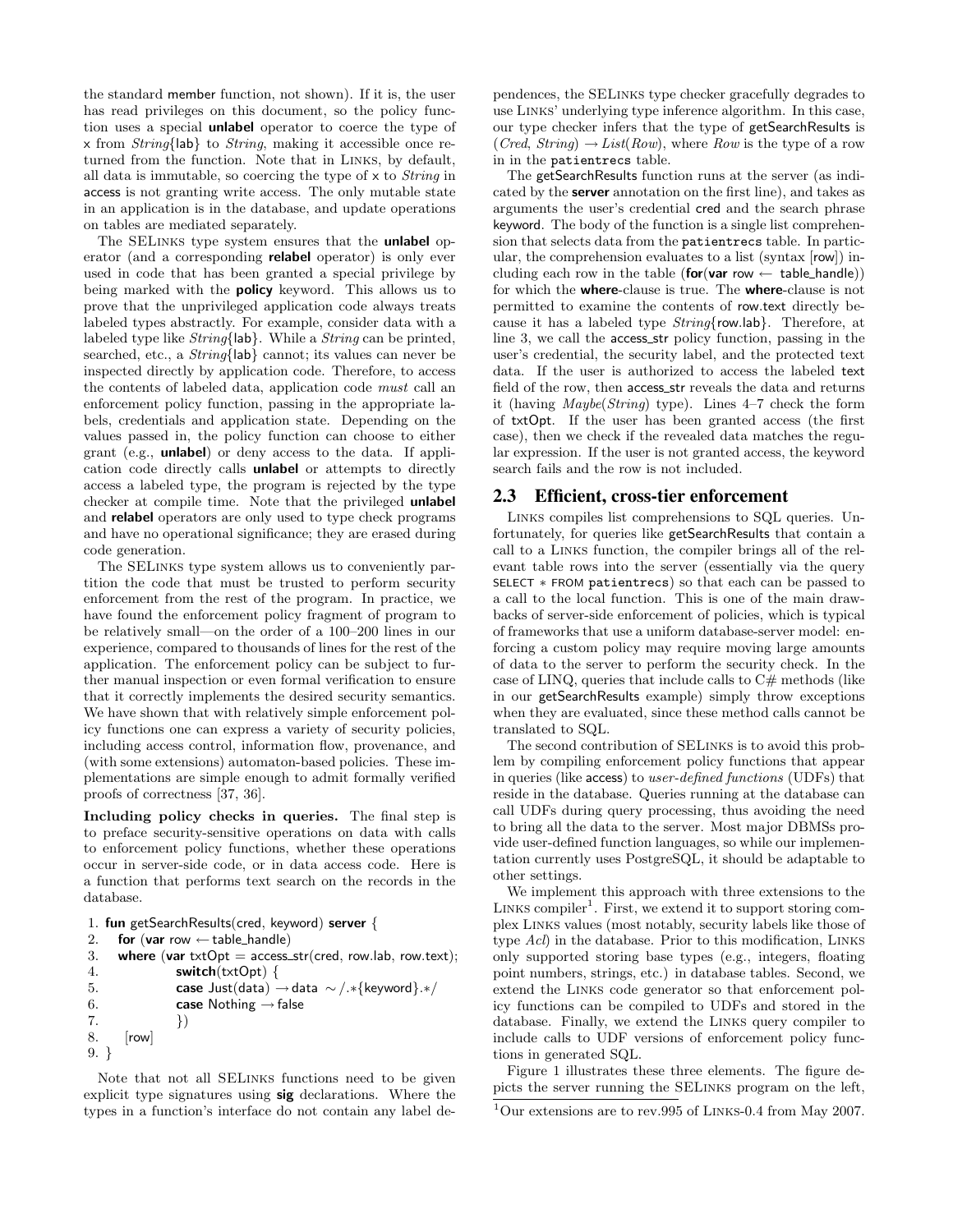

Figure 1: Cross-tier Policy Enforcement in SELinks

and the DBMS, processing our example query, on the right.

Storing complex SELinks data in the DBMS. The DBMS contains the patientrecs table that stores SESpine records. The lab column stores Acl values, which have complex SELinks type (labeled (1) in the figure). The other two columns store the record text and a document index. Our Links compiler extension uses common DBMS support for native values, in particular employing PostgreSQL support for user-defined types (UDT). We extended the Links compiler to construct a UDT for each complex Links type possibly referenced or stored in a UDF or table [28]. The engineer initially populates the table using the expected representation, and SELinks automatically translates the serverside representation of values to PostgreSQL UDTs whenever these values pass into the DBMS tier. We discuss the details of our UDT representation and other alternatives we considered (in particular, serialized strings and indexed records following an object-relational (OR) mapping) in Section 3.1.

Compiling policy code to UDFs. So that enforcement policy functions can be called during query processing, they are compiled to database-resident UDFs. For our example, enforcement policy functions like access str are defined in the file policy. links, and as shown in the figure (labeled  $(2)$ ), the developer directs these functions to be compiled to UDFs. SELinks extends the Links compiler with a code generator for PL/pgSQL, a C-like procedural language similar to UDF languages available for other DBMSs. The generated code uses the UDTs defined above to access complex types. For example, Links operations for extracting components of a variant type by pattern matching are translated into the corresponding operations for projecting out fields from PostgreSQL UDTs implemented as C structs. Section 3.2 describes the compilation process.

Compiling Links queries to refer to UDFs. Once enforcement policy functions are resident at the DBMS, they can be invoked directly during query processing. The figure illustrates that the list comprehension in app.links can be compiled to SQL that directly invokes the compiled access str function now resident at the DBMS, where any Links values of complex type are converted automatically when the UDF is invoked. Section 3.3 shows the precise form of the SQL queries produced by our compiler.

Note that the policy code in policy.links also resides on the server and the application app.links can, when enforcing policies on server objects, simply call the server version of the policy. We discuss an example that relies on this code replication feature in Section 4.2.

## 2.4 Discussion

By selecting an appropriate language of security labels and applying them to program objects at an arbitrary granularity, SELinks programmers can design security mechanisms that closely match the needs of their applications. The type system and compilation strategy ensure that policies are uniformly and reliably enforced, whether the enforcement occurs at the database or at the server. In this section, we briefly discuss the expressiveness of SELinks' security enforcement mechanisms and compare it to typical label-based row-level security protections provided by DBMSs like Oracle 10g [26] and IBM's DB2 [6].

Customizable label models. By allowing arbitrary data values to be used as security labels, SELinks policies can be highly specialized to an application. For example, SESPINE's label model includes specific roles relevant to the medical setting, and maintains separate read and write privileges. SEWiki, our blog/wiki application discussed in Section 4, extends SESpine's label model to track provenance information. In contrast, a built-in labeled security mechanism such as Oracle Label Security (OLS) [26] only provides a single multi-level security model in which labels are integers arranged in a total order. DB2's row-level security mechanisms [6] offer a more flexible label model; however, unlike in SELinks, these labels must always be arranged in a lattice. In both these cases, the specialized label models, implemented natively in the DBMS, provide optimized support for applications that fit the paradigm of lattice-based multilevel security (e.g., US military applications). However, the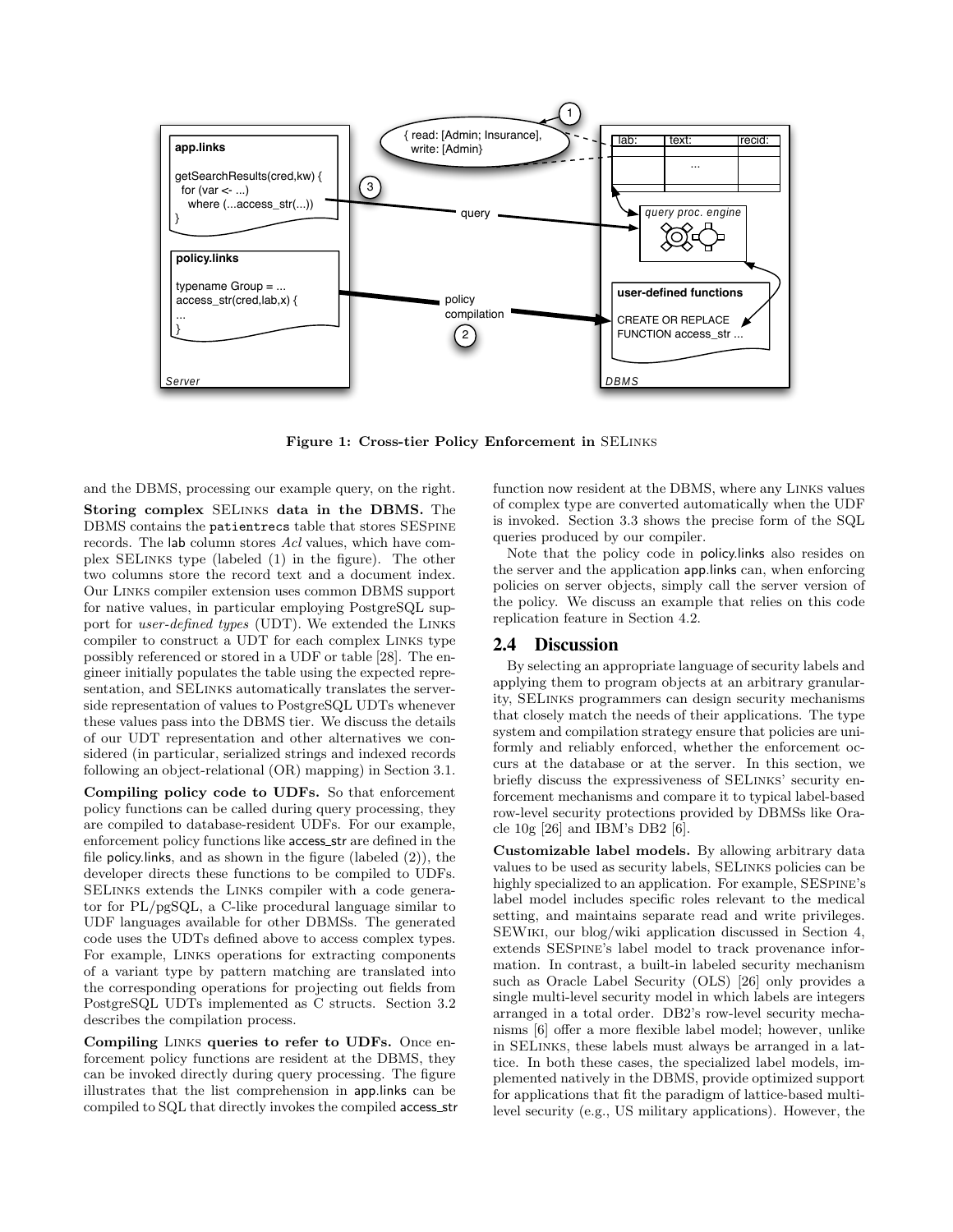native label models do not obviously meet the needs of other applications.

On the other hand, one advantage of SELinks' relatively high level of abstraction is that it can employ the native label models of existing DBMSs, if the programmer so chooses. For example, we have begun experimenting with interfacing with OLS from SELinks [2]. OLS' built-in label values can be represented as integers in SELinks and labeling relationships can be reflected on database objects using SELinks' type language. This approach can be used to augment the native DBMS protections offered by OLS with features like information flow tracking throughout a web application, e.g., through various server and client operations.

Policies of varying granularity. SELINKS policies can be applied at an arbitrary granularity. For example, in SESpine, we choose to label each text field in each row of the patientrecs table with its own security label, i.e., we use row-level controls. In SEWiki, we use a hierarchical tree-shaped data model in which labels apply to entire sub-trees, corresponding to several rows in table. It would also be straightforward to apply a security label at a much coarser granularity, e.g., a label could be used to protect an entire table.

Although the application designer is free to choose a granularity to match her application, finer-grained policies are more expensive to enforce. For example, in the function getSearchResults of Section 2.2, a policy check must inspect the label of each row in the table. This behavior is not peculiar to SELinks—a native implementation of row-level security like OLS must likewise perform an access check on each row. For a coarser policy such as table-level controls, a single check of a table's label would suffice for each query.

The combination of a custom label model and policies applied at a programmer-chosen granularity, matched with the use of enforcement policy functions to mediate all security sensitive operations allows for a very broad range of policy styles to be expressed and enforced in SELinks. A detailed formal analysis of the expressiveness of SELinks' policy enforcement model can be found in Swamy's thesis [36].

# 3. IMPLEMENTATION OF SELINKS

In this section, we present the details of our implementation of cross-tier policy enforcement; details of the Fable extensions to the Links type system are discussed elsewhere [36]. We begin by presenting our approach to storing SELinks values in a DBMS, used most notably to encode security labels. Then, we show how we compile SELINKS enforcement policy functions to user-defined functions. Finally, we present the compilation of SELinks queries to SQL queries that can refer to compiled UDFs.

## 3.1 Representing SELinks values with UDTs

The standard Links implementation only permits scalar values to be stored in the database. In SELinks, we use PostgreSQL's support for user-defined types (UDTs) to implement a direct in-memory representation of structured SE-Links values in the database. This greatly improves efficiency when compared to the simpler (and more portable) approach of simply serializing SELinks values to the DBMS as strings. The flexibility of PostgreSQL UDTs also allows us to mimic the server representation of values within the database and makes it easy to compile SELinks functions

Variant variant\_init(text, Value); Value variant\_arg(Variant); bool variant\_matches(Variant, Variant);

```
List list_nil();
List list_cons(Value, List);
Value list_hd(List);
List list_tl(List);
```
Record record\_init1(text, Value); Record record\_init2(text, Value, text, Value); Value record\_proj(Record, text);

```
Value variant_as_value(Variant);
Value list_as_value(List);
Value record_as_value(Record);
```

```
Variant value_as_variant(Value);
List value_as_list(Value);
Record value_as_record(Value);
```
text value\_as\_string(Value); Value string\_as\_value(text);

#### Figure 2: PgSQL/C API for SELinks UDTs (partial)

to UDFs. Another option would be to store SELinks values in the DBMS using an object-relational mapping; we discuss this option in Section 3.4.

UDTs in PostgreSQL are created by writing a shared library in C and dynamically linking it with the database. PostgreSQL requires this library to implement three features: an in-memory representation of the type, conversion routines to and from a textual representation (allowing the type to be used in standard SQL queries), and functions for examining UDT values.

Our in-memory representation for SELinks values is based on a UDT called Value. This type is a tagged union that represents one of several flavors of SELinks structured type and base SQL types like int and text. A fragment of the API exposed by our UDT library is shown in Figure 2. Our API contains functions for constructing and destructing the two main kinds of SELinks structured values—variants (type Variant) and records (type Record)—along with specialized functions for lists (type List).

For an illustration, consider variant types. SELinks values of variant type are represented as a Variant UDT, and are constructed using the function variant\_init. For example, the SELinks value Principal(''Alice''), an instance of the Group variant type defined in Section 2.2, is constructed via the C function call:

#### variant\_init("Principal",string\_as\_value("Alice"))

Here, the first argument is the variant constructor represented as a string; the second argument is a Value that stands for the argument of the constructor. In this case, we pass in the string argument ''Alice'' as the second argument, coercing it to a value using string\_as\_value. In general, our API includes functions like string\_as\_value, variant\_as\_value, etc. that promote values of specific types to the generic Value type. Dually, we also allow Values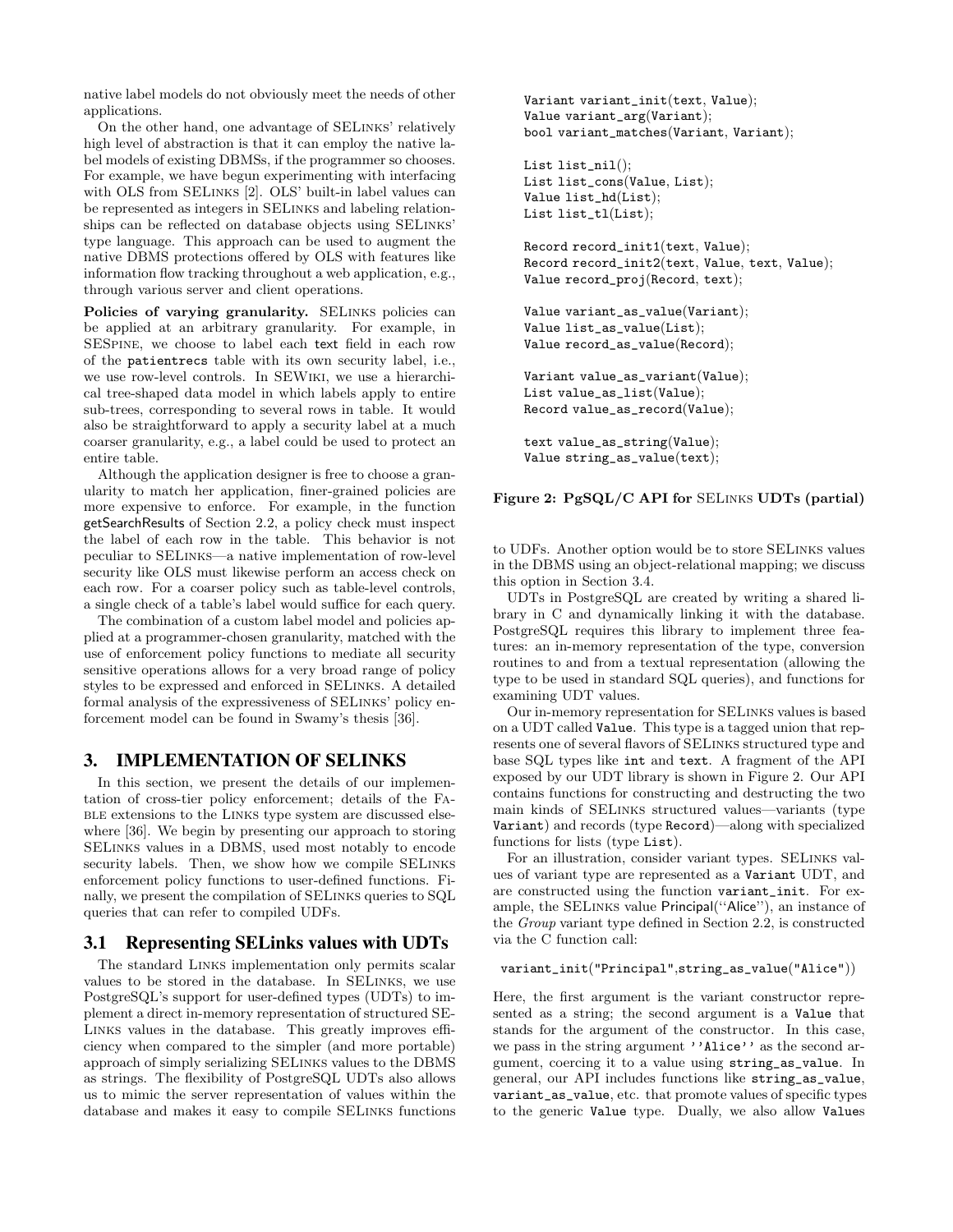```
1. CREATE FUNCTION
 2. access(cred text, lab Record, data anyelement)
3. RETURNS Variant AS $$
4. BEGIN
5. IF member(cred,record_proj(lab, "read")) THEN
 6. RETURN variant_init('Just', data);
7. ELSE
8. RETURN variant_init('Nothing', null);
9. END IF;
10. END;
```

```
11. $$ LANGUAGE 'plpgsql'
```
#### Figure 3: Generated PL/pgSQL code for access

to be downcast to more specific types using the functions value\_as\_string, value\_as\_variant, etc.

The API includes destructors for extracting the contents of each UDT. For variants, the function variant\_arg projects out the argument of a variant. Pattern matching is compiled using the function variant\_matches which tests if a variant matches a pattern specified as another variant value. For example, the following SQL select statement includes a call to our pattern matching function; this query evaluates to the result true:

```
SELECT variant_matches("Principal('Alice')",
                       "Principal(_)")
```
PostgreSQL can implicitly parse a textual representation of a value to its an in-memory UDT representation. To use this facility, we define parsers for each of our UDTs. For example, instead of calling variant\_init explicitly, PostgreSQL uses our parsers to automatically translate the string value "Principal('Alice')" to the appropriate Variant structure.

Finally, Figure 2 also shows the API for manipulating lists and records. The list\_nil and list\_cons functions are the usual constructors, while list\_hd and list\_tl decompose a list. The record constructors record\_init1, record\_init2, etc., take a specified number of field name/Value pairs, while record\_proj projects out the named field.

## 3.2 Compiling SELinks programs to UDFs

We have implemented a new code generator for SELinks that compiles SELinks functions to PL/pgSQL code, the most widely used of PostgreSQL's various UDF languages. PL/pgSQL has has a C-like syntax and is fairly close to Oracle's PL/SQL. It would be straightforward to write code generators for other UDF languages, to support additional DBMSs (e.g., T-SQL for SQL-Server).

Code generation follows standard compilation techniques, which we illustrate by example. Figure 3 shows the (slightly simplified) code generated for the **access** enforcement policy function given in Section 2.2. A function definition in PL/pgSQL begins with a declaration of the function's name and the names and types of its arguments. Thus, lines 1–2 of Figure 3 defines a UDF called access that takes three arguments. The first argument cred is a textual representation of a user's credential and has the built-in text type. The second argument, lab, is a Record type that represents the Acl type (see Section 2.2). The final argument data stands for protected data of any type. The anyelement type allows us to translate usage of polymorphic types in SELinks to

```
1. SELECT recid, lab, text FROM
2. (SELECT
3. P.recid AS recid,
 4. P.lab AS lab,
 5. P.text AS text,
6. access('Alice', P.lab, P.text) AS tmp1,
7. FROM patientrecs AS P) AS T
8. WHERE
9. CASE
10. WHEN ((variant\_matches(T.tmp1, 'Just((\_))')))11. THEN (value_as_string(variant_arg(T.tmp1))
12. LIKE '%keyword", ')
13. WHEN (true)
14. THEN false
15. END
```
#### Figure 4: SQL query generated for getSearchResults

PL/pgSQL, rather than requiring access functions specialized to a particular type. At line 3, we define the return type of access to be a Variant, since in this case we return a Maybe type.

In the body of the function, lines 5–9, we check if the user's credential cred is mentioned in the lab.read field for the Acl type. We project from lab using the record\_proj at line 5, and then test list membership. The member function is itself a UDF compiled from SELinks. We omit its definition. If this authorization check succeeds, at line 6 we return a value corresponding to the SELINKS value  $Just(x)$  by using the variant\_init constructor. Notice that the unlabel operator that appears in SELinks is erased from the compiled code as described in Section 2.2, it has no run-time significance. If the check fails, at line 8 we return the nullary variant construct Nothing.

Our code generator currently can translate source programs that are in a fragment of SELinks that corresponds essentially to a first-order functional language, with recursion, variants and pattern matching, and records. Notably, we do not generate code for programs that use higher-order functions, query comprehensions, or Links' multi-threaded message passing constructs. In practice, we only compile enforcement policy functions to UDFs. Since these functions are part of trusted security infrastructure, they are, by design, inherently simple and, in the cases we considered, can be expressed in the limited fragment of SELinks that our compiler can handle.

Rather than compile SELinks code to PL/pgSQL, we could have developed a module that could run SELinks code directly at the DBMS as a PostgreSQL custom procedural language. Modules for running Python and Perl code at the DBMS have been developed previously. Our current approach has the advantages of performance and portability. In particular, our generated PL/pgSQL code is further optimized by the PostgreSQL optimizing compiler, and PL/pgSQL is similar enough to others DBMS UDF languages (Oracle's PL/SQL or SQL Server's T-SQL) that retargeting our code generator would be straightforward.

## 3.3 Invoking UDFs in queries

The final element of our cross-tier enforcement mechanism is to compile SELinks queries expressed as list comprehen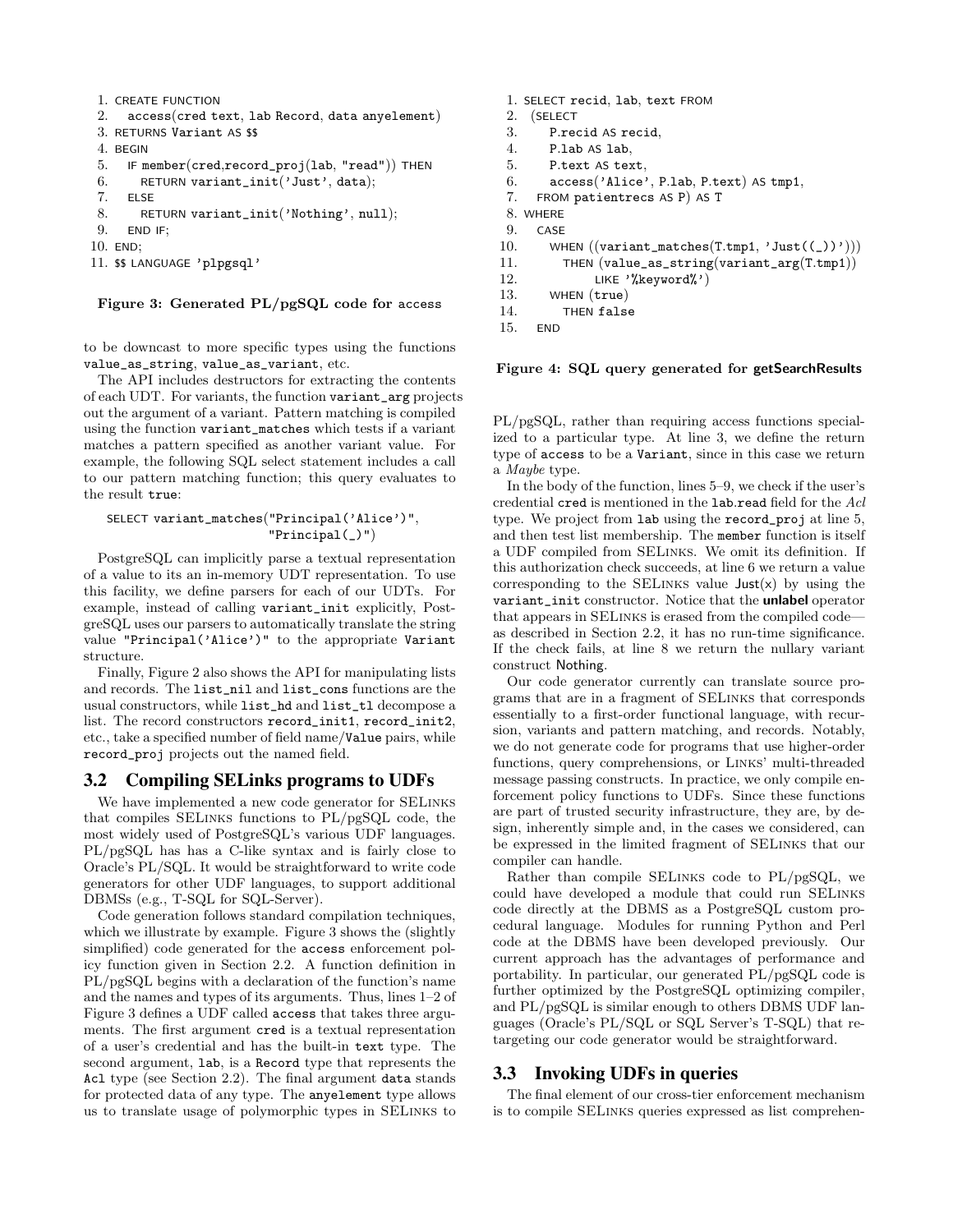sions to SQL queries that include calls to the appropriate enforcement policy UDFs. Prior to our extensions, the Links compiler was only capable of handling relatively simple queries. For instance, queries like our keyword search with function calls and case-analysis constructs were not supported. Our added support draws on the existing query compiler in Links compiler [13], which, in turn, draws on Kleisli [39], for compiling comprehensions to SQL.

Figure 4 shows the SQL generated by our compiler for the keyword search query in the body of getSearchResults function of Section 2.2. This query uses a sub-query to invoke the access policy UDF and filters the result based on the value returned by the authorization check. Consider the sub-query on lines 2–7. Lines 3–6 select the relevant columns from the patientrecs table; line 7 calls the policy function access, passing in as arguments the user credential; the document label field P.lab, a complex SELinks value that represents the Acl datatype; and the protected text P.data, respectively. The result of the authorization check is named tmp1 in the sub-query.

The compilation of the where-clause in the main query appears on lines 9–15. Recall from the SELinks query comprehension (shown in Section 2.2) that the where-clause needs to first test if the authorization check revealed the contents of the protected string; if so, it checks whether the revealed string contains the keyword. Since the authorization check returns a variant type, we have to destruct it using the pattern matching operation variant\_matches provided by our UDT API. If this pattern match succeeds, we project out the contents data using the function variant\_arg, followed by a downcast, to see if it contains the keyword using SQL's LIKE operator. If either condition fails, the where-clause is false. Line 1 of the query selects and returns the relevant columns (i.e., excluding the T.tmp1 field).

## 3.4 Discussion: Query optimizations

PostgreSQL's UDT support is both easy to use, very flexible and provides good performance for UDFs because structured values can be manipulated using a compact in-memory representation, rather than using cumbersome textual representations. While UDTs are optimized for use in UDFs, when structured values need to be inspected directly in SQL queries, a UDT-based representation can be quite inefficient. Since the structure of a UDT value is, in general, opaque to the query planner, standard optimizations necessary for good performance are foiled. In this section, we discuss shortcomings of our current implementation and present directions for future work on optimizing the representation of structured values that may help alleviate these concerns.

Generating indices on UDT columns. For large tables, query performance depends crucially on well-chosen indices. For example, a common query on the patientrecs table in SESpine is to retrieve all records to which a given principal, say Alice, has access. A simple implementation of this query in SELinks might be of the form

```
for (var row \longleftarrow table_handle)
  where (member aliceCred row.lab.read)
  [row]
```
In our current implementation, a query of this form requires a full table scan since we represent row.lab using an opaque UDT that cannot easily be indexed.

PostgreSQL, however, does include a feature that can be

used to generate limited forms of indices on UDTs. By providing an API that defines an equality predicate, an ordering relationship, and a hashing function for UDTs, PostgreSQL can be directed to index a table based on a column that stores a UDT. For our applications, this simple facility may be sufficient to improve performance substantially. Recall that we generally use UDTs to only store security labels in the database. These labels can often be arranged in lattices [12, 22] that can be used to form the basis of a partial order that underlies an index.

We are currently investigating the possibility of automatically generating indices for columns that store security labels. We envisage that the programmer will provide SE-Links implementations of functions that define the partial order on labels. For example, for the Acl type of Section 2.2, the programmer can implement functions that define the partial order based on a subset relationship of the user-lists stored in the read and write fields of a pair of Acl values. By compiling these functions and loading them into the DBMS, we hope to generate suitable indices for UDTs. With this facility, many common queries on structured data values (e.g., testing security label inclusion for lattice-based labels) can be performed without a full table scan.

Relational mapping for SELinks values. Generating indices for UDTs can provide good performance when queries only use specialized operations that are consistent with the partial order used by the index. More generally, queries may contain arbitrary operations on structured SELinks values, e.g., a query on the patientrecs table may search for all records in which the set of writers is greater than the set of readers. An index based on a partial order over Acl labels does not help with such a query.

To address this problem, we have implemented an automatic relational mapping [1] for SELinks values so that a complex value is represented in multiple rows of a table using only native SQL types. In essence we "flatten" the components of a structured types (records and variants) into multiple rows in a table and express relationships between these components using foreign key constraints, e.g., by having children of a node "point" to their parent. This mapping can be used in lieu of the UDT-based mapping by via a compiler flag.

In addition to exposing the structure of a complex SE-Links value to query optimizers and table indices, a relational mapping has the advantage of improving the portability of SELinks to DBMSs that do not support UDTs. However, the downside of relying exclusively on this approach is that when compiled UDFs dynamically allocate temporary data, this data must be stored as rows in temporary tables. Unfortunately, updates to tables during query processing can inhibit optimizations and managing temporary data is cumbersome. In many DBMSs, table handles are not first-class values, preventing parametrization of UDFs based on a temporary table ID. In the worst case, properly managing temporary table data reduces to implementing a kind of garbage collection.

Undoubtedly, lifting these limitations requires considerable additional work. However, we have found that using a combination of the existing mechanisms in SELinks works acceptably well. For example, we manually implement mappings for some application objects that require direct access in the database (like the representation of records in SESpine and structured documents in SEWiki, discussed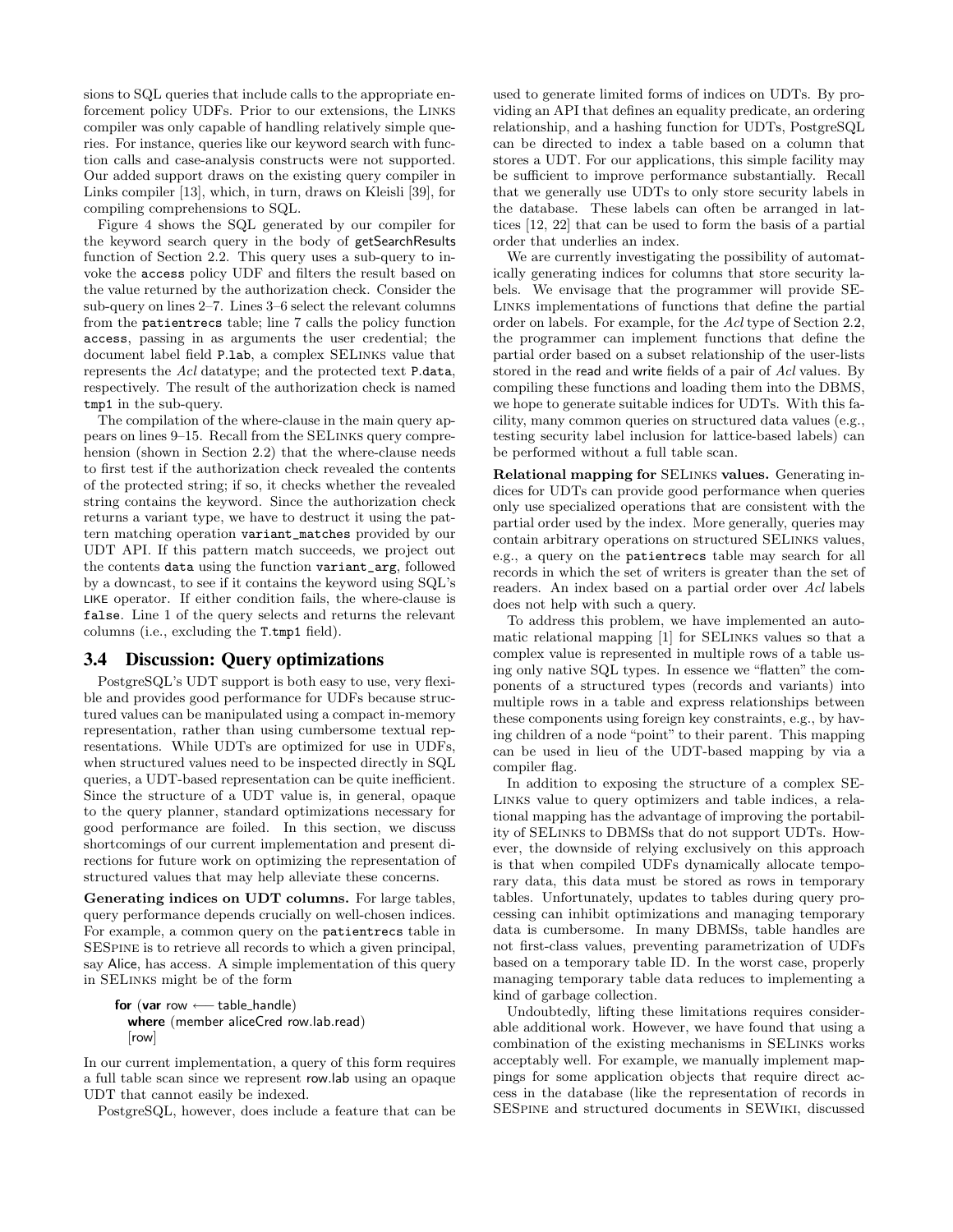in greater detail Section 4), and use the UDT-based mapping (without indices) for security labels. For objects that do not require allocating temporary data in UDFs, or are never accessed by UDFs, the automatic relational mapping could be applied, though we leave it to future work to allow both the UDT and relational encodings to be applied to different data in the same application.

# 4. APPLICATION EXPERIENCE

We have developed two sizable applications with SELinks, SEWiki and SESpine. SEWiki is a blog/wiki inspired by Intellipedia [32] and SKIWEB [4], applications designed to promote secure sharing of sensitive information among U.S. intelligence agencies and the Dept. of Defense, respectively. SESPINE is an application inspired by The Spine  $[24]$ , an on-line medical health record management system used by the National Health Service in the United Kingdom. The basics of SESpine were described in Section 2.2, so we devote most of this section to discussing SEWiki, with a few additional details about SESpine at the end. Demos of both applications can be found on the SELinks web site.

## 4.1 Overview of SEWiki

SEWiki enforces fine-grained confidentiality and integrity policies on tree-structured documents. SEWiki's approach is fairly general: its policies and enforcement strategy should be applicable to a variety of information systems, such as online medical information systems, e-voting applications, and on-line stores.

Fine-grained secure sharing. SEWiki aims to maximize the sharing of critical information across a broad community without compromising its security. To do this, SEWiki enforces security policies on document fragments, allowing certain sections of a document to be accessible to some principals but not others. For example, the source of sensitive information may be considered to be high-security, visible to only a few, but the information itself may be made more broadly available.

Information integrity assurance. More liberal and rapid information sharing increases the risk of harm. To mitigate that harm, SEWiki aims to ensure the integrity of information, and also to track its history, from the original sources through various revisions. This provenance information can be used to assess the trustworthiness of data in a document and can also be used to conduct an audit when information is leaked or degraded.

Our implementation of SEWiki consists of approximately 3500 lines of SELinks code. It enforces a combined groupbased access control and provenance tracking policy. Policies are expressed as security labels having type DocLabel, a record type shown below with two fields, acl and prov which represent the access control and provenance policies, respectively:

#### typename  $DocLabel = (acl: Acl, prov: Prov)$

(The Acl type definition was shown in Section 2.2; the definition of *Prov* is shown below, in Section 4.3.) We now discuss each aspect of SEWiki's policy in more detail.

#### 4.2 Access control on structured documents

SEWiki documents are defined as trees, where each node represents a security-relevant section of a document at an arbitrary granularity—a paragraph, a sentence, or even a single word. A local security label is associated with each node in the tree, with a hierarchical interpretation: the access control list included in a given node acts as a bound on the access of the node's descendants. This model is consistent with typical multi-level security (MLS) document markup. For example, if one section  $S$  of a document is originally marked as accessible to the Secret group, but later the entire document is deemed to be TopSecret (a group containing strictly fewer principals than Secret), then  $S$  now effectively has TopSecret labeling. On the other hand, if an entire document was marked Secret and later downgraded to Unclassified, portions of the document specifically labeled TopSecret would still require explicit declassification for public access.

Server-side representation. When manipulating documents at the server, documents are represented using the datatype shown below:

typename  $Doc = (local\_lab:DocLabel,$ exact\_lab: DocLabel, text: String {exact\_lab}, children:  $List(Doc)$ {exact\_lab})

The type  $Doc$  is a SELINKS record with four fields that represents documents as n-ary trees. The text field contains the text associated with the current node (possibly empty), and the children field contains the (possibly empty) list of the node's children, themselves Doc records. (Note that there is additional information in Doc record not shown to assist with formatting.)

The more interesting fields are local\_lab and exact\_lab. The former is a label associated with the current node in the document tree, which defines the bound on the access control lists of the node's children. To make our implementation efficient, we additionally store an exact label in field exact\_lab. This field is a *DocLabel* in which the acl field contains intersection of the acl field of the nodes local lab with the exact\_lab field of the node's parent. Effectively, the exact lab field at a given node memo-izes the local labels of all the nodes on the path from that node to the root of the document tree. Thus, to determine whether access to a given node is to be granted, the code needs only to consult the exact label, and make no further reference to other labels of other nodes.

To indicate that the text field contains sensitive data, we give it a labeled type String{exact lab}. Note specifically that the type of text is not *String*{local\_lab} since this would fail to ensure that a parent node's access restrictions were properly applied to its children. For the same reason, the children field is given the type  $List(Doc)$ {exact\_lab} rather than  $List(Doc)$ {local\_lab}. Furthermore, notice that giving children the type  $List(Doc\{\text{exact}\_\text{lab}\})$  is inadequate since this type indicates that the list of children can be traversed by code acting on the behalf on any principal. By giving the children field the type  $List(Doc)$ {exact\_lab}, we ensure that even the structure of the document tree (and not just its contents) is accessible only to authorized principals.

The use of exact lab simplifies access control checks to a given tree node, but updates to local labels will impose a non-constant overhead. In particular, if a principal wishes to change the local label on a node, the exact labels of the node's descendants must be updated accordingly. Since policy updates are relatively rare compared to document ac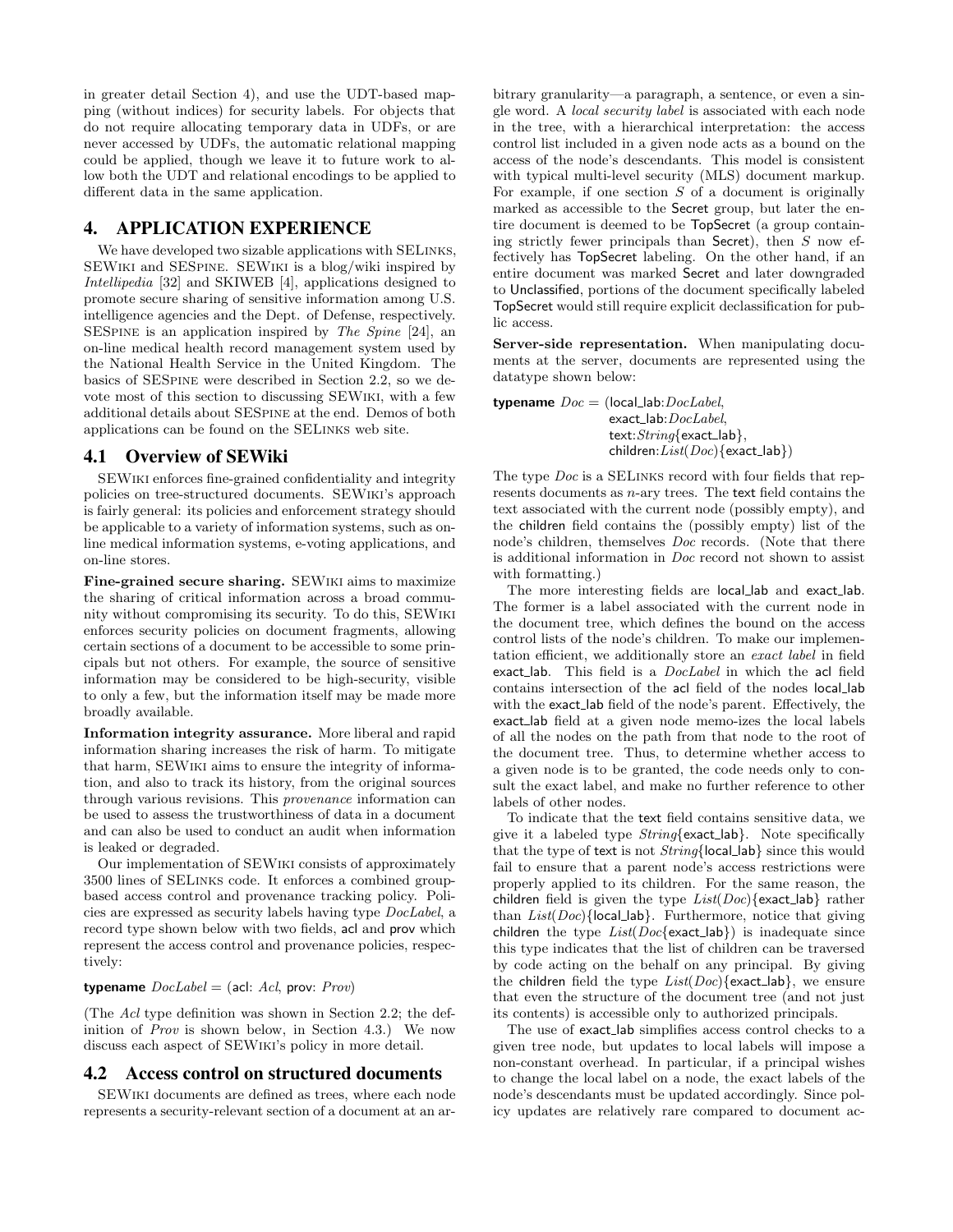cesses, our implementation is optimized towards providing fast access to documents while updates are relatively slower.

Only a principal with the appropriate write-privilege is permitted to update a node (whether it be the node's contents or the node's label). In a document tree of type  $Doc\{1\},$ every node in the tree is protected by a label—the root node is protected by l and every node's children are protected by labels too. If the contents of one of the nodes is to be modified, the appropriate enforcement policy function must first be called to grant access to that node. If the update causes a change to a node's local label, then the policy function takes care of recursively propagating the update to the exact labels of the node's children.

Database-side representation. We use a custom encoding of documents when storing them in the database, which exposes some of their structure to make queries more efficient. The basic schema of the table that we use to store documents is shown below and is a standard relational mapping for hierarchical data [1].

```
var doc table = table "documents" with
  (docid : Int, exact lab : DocLabel,
  text: String{exact_lab}, local_lab: DocLabel,
   parent: Int, sibling: Int
) from database ''docDB'';
```
The primary key for the doc\_table rows is docid. The fields exact\_lab, text, and local\_lab serve the same purpose as the fields having the same name and type in the Doc record type. The parent and sibling fields serve to encode Doc's children field: parent is a foreign key to the docid of the node's parent and sibling is a foreign key to the node's sibling in the parent's conceptual list of children. This encoding is

Mapping between server and DB representations. When a user navigates to a particular page, we retrieve the entire document from the docDB database and convert it to a Doc tree, so long as the root node of the document is accessible to the requesting principal. This happens via a series of queries that acquire document nodes breadth-first, selecting all children of the nodes loaded in the previous iteration. The code that performs this retrieval is trusted to reconstitute the document properly—it must, for example, ensure that a document node  $n$  that is represented as a row in the database with a foreign key relationship to a parent row p, is in fact placed in the children list of the node corresponding to p. In other words, the server code that fetches and persists a Doc value from/to the DBMS must perform a faithful object-relational mapping for tree data. We are currently exploring the use of SELinks' type system to verify that this object-relational mapping is correctly performed.

Rather than load the entire document into memory, one optimization would be to perform security checking on the database, and only load those portions of the document visible to the current principal. In particular, when submitting a query to retrieve all children of a node with ID  $n$ , we can include a call to the access control function that filters out children to whom the requesting principal does not have access (according to their exact labels). If significant portions of a document are inaccessible, this approach can reduce load-times and reduce network traffic.

While earlier versions of SEWiki did implement this behavior, one drawback of doing so is that changes made to the in-memory document must be synchronized with the database version, which requires some additional bookkeeping. For example, if the user were to update the local label of a node, the exact labels of all children of the node must be updated, even those children to which the user does not have access. By keeping the entire document in memory, this update is more easily performed.

A key conclusion to be drawn from this discussion is that SELinks type system and compilation strategy ensure that security policies are uniformly and reliably enforced, wherever that enforcement may take place. This allows the programmer to choose the strategy that best meets an application's needs without worry about its impact on security enforcement.

#### 4.3 Data provenance tracking

SEWiki maintains a precise revision history of a document in the labels of each document node—this is a form of data provenance tracking [5] that can be used to establish a document's integrity (i.e., level of trust). This part of labels, having type *Prov*, is defined as follows:

#### typename  $Op =$  Create | Edit | Del | Restore | Copy | Relab typename  $Prov = List(open:Op, user:String, time:String)$

A provenance label of a document node consists of a list of operations performed on that node together with the identity of the user that authorized that operation and a time stamp. Tracked operations are of type Op and include document creation, modification, deletion and restoration (documents are never completely deleted in SEWiki), copypasting from other documents, and document relabeling. For the last, authorized users are presented with an interface to alter the access control labels that protect a document.

This provenance model exploits SELinks' support for custom label formats. It is hard to conceive of encoding such a complex label format using native database support for rowlevel security. Finally, this policy does not directly attempt to protect the provenance data itself from insecure usage. We have shown elsewhere that protecting provenance data is an important concern and is achievable in SELinks without too much difficulty [37, 11].

Using security labels to represent provenance information provides two important benefits. First, since labeled data cannot be manipulated directly, we can ensure that all provenance-relevant operations are intercepted by enforcement policy code. This code can then perform the requested operation and update the provenance metadata on the results as necessary. Second, by expressing the relationship between data and its provenance in the types, we ensure that application code does not either confuse itself, or, worse, confuse the enforcement policy, by mistakenly associating the provenance of one datum with another.

#### 4.4 Access control and provenance in SESpine

SESpine, originally introduced in Section 2.2, is a medical record management application, allowing physicians, patients, specialists, and administrators to create, modify, and share medical records. It consists of over 1000 lines of code specific to this program, sharing about 300 lines of policy code with SEWiki.

When a user logs into the system, he or she must select a role from a list of appropriate roles. For example, a doctor who is both a physician and a patient must select one role or the other to begin with. We use an access control policy (shared with SEWiki) to enforce role boundaries; ad-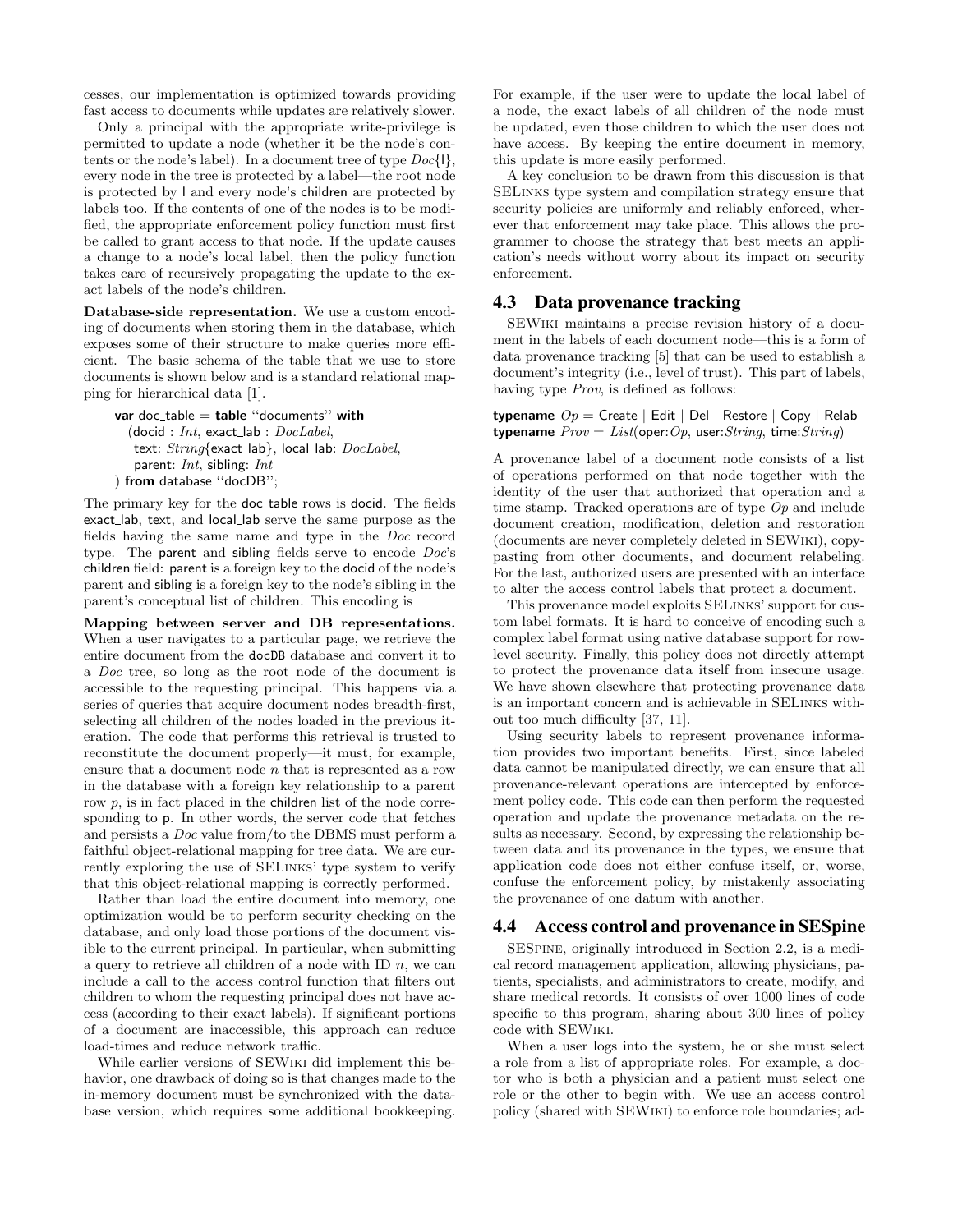

Figure 5: Keyword search, 100k rows

ministrators add patients to the system, view billing fields, etc., but cannot view patients' medical data; physicians can create and modify patients' medical data, while patients are allowed see their own medical data, but not to edit it.

A secondary privacy policy controls individual users' access to fields. For example, a patient may not wish to allow all physicians to read his or her medical record, so the patient can modify his/her privacy policy to explicitly permit or deny access to certain physicians.

We implement a provenance policy (again shared with the SEWiki) used to log all modifications to records within the system. This can be used to track which doctors made certain changes to a record, or to show by whom and when an address was modified.

We currently investigating other policies, inspired by realworld health-care policy scenarios [25]; these include a signature policy where a medical record created by a physician can only be view by other physicians once the author has signed off on its validity. We are also investigating a metapolicy where, in an emergency situation, a physician can be granted access to an otherwise restricted medical record, with the caveat that extra logging is performed (in the form of additional provenance information).

## 5. PERFORMANCE EXPERIMENTS

We conducted a simple experiment to understand the performance benefits of compiling application-level policies to UDFs that run at the database, rather than the server. We also examined how much of an impact the location of the database (local host or networked) makes on server-side versus database-side enforcement. Our results show that executing SELinks policy enforcement code at the database greatly reduces the total running time compared to running the same code at the server (almost a  $10\times$  speed increase).

#### 5.1 Configuration

Our experimental configuration is shown in Table 1. We ran two different setups: a single-server mode (local database) where the server and database reside on the same machine (machine A), and a networked version where the server runs on machine B and the database remains on machine A.

For our test, we used the getSearchResults query presented in Figure 4, which checks if a user has access to a record and, if so, returns the record if it contains a particular keyword. We generated a table of 100,000 randomly generated

|          | Machine A                             | Machine B         |
|----------|---------------------------------------|-------------------|
| $CPII$ : | Intel Quad Core Xeon                  |                   |
|          | $2.66$ GHz                            | $2.0 \text{ GHz}$ |
| RAM:     | $4.0 \text{ GB}$                      | $2.0 \text{ GB}$  |
| HDD:     | 7,200 RPM SATA 7,200 RPM EIDE         |                   |
| Network: | 100 Mbit/s Ethernet                   |                   |
| OS:      | $\rm Red$ Hat Enterprise Linux AS $4$ |                   |
|          | Linux kernel 2.6.9                    |                   |
| DBMS:    | PostgreSQL 8.2.1                      | N/A               |

Table 1: Test platform summary

records, each comprised of 5–200 words selected from a standard corpus. Each record has a 5% probability of containing our keyword, and each record is labeled by a random access control label represented in the DB using the UDT mappings of Section 3.1. These randomly chosen labels grant access approximately 10% of the time. Thus, the query returns approximately 500 of the 100,000 records. We examined two different policy enforcement scenarios: running the policy enforcement code on the server (by disabling UDF compilation), and running the enforcement code as a compiled UDF on the database. As a baseline, we also provide a comparison against a configuration that ignored the security checks altogether. All running times are the mean of five runs.

## 5.2 Experimental results

The results of our experiment are summarized in Figure 5 which illustrate the time required to run the query using a local (a) and remote (b) networked database, respectively. The horizontal axis illustrates the policy enforcement location used (Server, Database, or None).

Both graphs show that there is a significant performance benefit to executing SELinks policy code on the database rather than the server. For the local-database example we see a 5.5× improvement; for the the networked-database, the improvement is  $9.5 \times$ . A comparison against the baseline shows that the cost of enforcing a security policy is also significant (though the comparison is somewhat artificial, since trading security for performance is not a viable option).

Although we show a large speed increase of the databaseside policy implementation over the server-side, it is important to note that the current incarnation of SELinks is an interpreted language with few optimizations; there are undoubtedly more ways to optimize the server portion directly.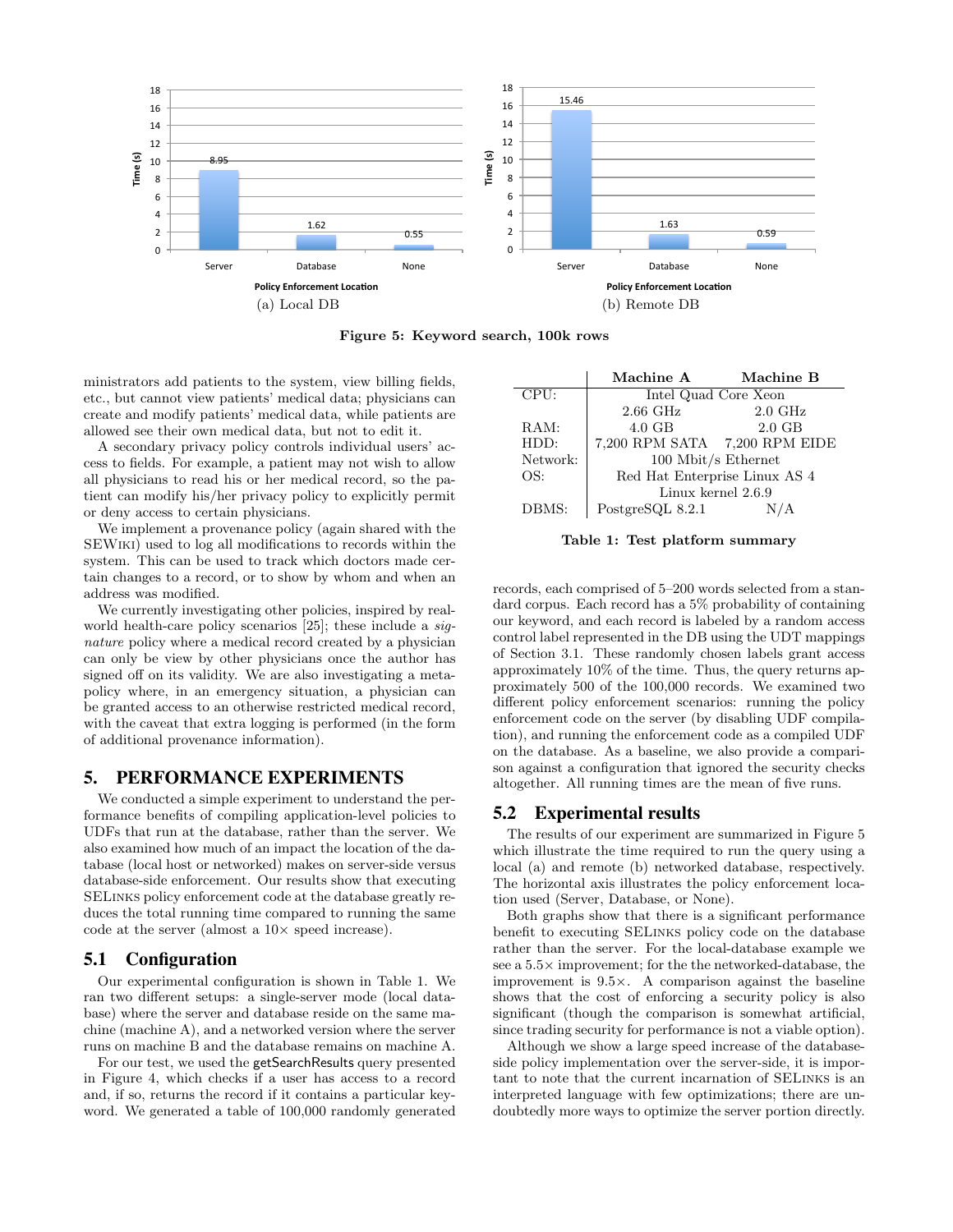However, the speed difference between the server enforcement for local and networked databases shows a substantial overhead that is likely to be independent of any server-side improvements. Furthermore, as discussed in Section 3.4, many aspects of the SELinks' data layout and code generator can be optimized, to further improve the performance of programs that enforce their policies at the database.

# 6. RELATED WORK

SELinks is an extension of Links [10], a programming language similar to LINQ [20], Hop [17], Volta [38], GWT [16], Ruby on Rails [30] and others in that it provides a uniform model for programming each tier of a multi-tier web application. SELinks extends this model with novel security mechanisms that enable efficient enforcement with high assurance. Some uniform model frameworks (such as Java EE [18]) also provide abstractions for expressing security policies on application objects, though with rather different mechanisms. While these abstractions are flexible and relatively easy to use, thanks in part to the lack of impedance mismatch, compared to SELinks they provide less assurance and more overhead. SELinks' type-based verification assures security checks are performed correctly, and its crosstier compilation mechanism allows these checks to be run entirely within the database, avoiding the transfer of potentially large amounts of data from the DBMS to perform the checks at the server. Our performance measurements corroborate the findings of Müller et al.  $[21]$  who report improvements in performance by orders of magnitude when application-level data management is consolidated within the DBMS, particularly when the DBMS and server are on separate networks.

An alternative to expressing and enforcing security policies at the level of application-level objects is to express policies in terms of database-level objects, using DBMSprovided facilities. Mechanisms for this purpose differ depending on the DBMS. For example, PostgreSQL [29], SQL-Server [35], and MySQL [23] all provide security controls that apply at the level of tables, columns, or stored procedures. Oracle 10g [26] and IBM DB2 [6] provide native support for schemas in which each row includes a security label that protects access to that row, where labels are in the style of lattice-based multi-level security classifications. A common approach to row-level security in other DBMSs is to define a parametrized view [33] of a table that is based on user-specific criteria [31]. This view essentially filters out the rows to which the current user is denied access [27].

The benefits of using DBMS-resident facilities are twofold: (1) application code does not need to be trusted to perform the security checks correctly since these are handled by the DBMS, and (2) DBMS-side checking can be more efficient than server-side checking. The main drawback is a lack of flexibility: DBMS mechanisms may not match the needs of an application. As discussed in Section 2.4 Oracle 10g and IBM DB2 provide a built-in notion of lattice-ordered labels for implementing row-level security. While useful, this native support is not sufficient to implement the label model for an application like SEWiki. By contrast, security policies in SELinks are specified for application-level objects (which can be at the table, row, or even cell level, when viewed from the database's perspective) using essentially arbitrary encodings of labels. Moreover, SELinks' type system helps regain assurance of correct enforcement, while compilation of enforcement policy functions to UDFs can result in DBMSside enforcement with its attendant performance benefits. Indeed, SELinks' approach to compiling authorization code to UDFs that filter query results is similar in spirit to using views, but in a manner that is easier to use, since there is no impedance mismatch, and more reliable, since the type checker will ensure enforcement policy functions are called when necessary.

Type-based assurance of correct security policy enforcement in SELinks resembles the checking provided by languages like Jif [8] and FlowCaml [34]. However, neither of these languages provides integrated support with a database, creating an impedance mismatch, and both languages focus exclusively on enforcing information flow policies, whereas SELinks can support the enforcement of these and other styles of policy. Swift [7] and SIF [9] are two frameworks that have been built using Jif to address various aspects of security when constructing multi-tier web applications. However, both languages essentially ignore the database tier (SIF focuses on servlet interactions and Swift considers clientserver interactions).

Rizvi et al. [33] also address the problem of checking that queries contain the appropriate authorization check. Their approach requires an administrator to specify a security view to filter the contents of a table. Application code can then issue arbitrary queries on the behalf of users against the unfiltered table. Their system runs the query only after checking that the query can be run against the filtered view of the table. Unlike our approach, their security enforcement mechanism is transparent—unauthorized users are unaware that their queries are actually being run against a filtered table. However, transparency is not always desirable. When particularly complex policies are in effect, it is often important to explain why authorization checks fail both for diagnosis and so that users can attempt to revise their requests with the appropriate credentials to gain access. Furthermore, rather then refusing to run queries at runtime, queries in SELinks are checked statically to ensure that they contain the appropriate checks, promoting early detection of programming errors.

# 7. CONCLUSIONS

This paper has presented SELinks, a programming language focused on building secure multi-tier web applications. SELinks provides a unified view of security enforcement for programs that span the server-database divide. Through the use of a novel type system, SELinks ensures that security policies are correctly enforced, ensuring that no authorization check is missed or called incorrectly. To support this unified model of security enforcement while retaining good performance, SELinks compiles policy enforcement code to database-resident user-defined functions, which can be called directly during query processing. Database-side, as opposed to server-side, enforcement avoids the overhead of needlessly transferring inaccessible data to the server. Our experiences with two sizable web applications, a model health-care database and a secure wiki with fine-grained security policies, indicate that SELinks is flexible, relatively easy to use, and, when compared to a single-tier approach, improves throughput by nearly an order of magnitude.